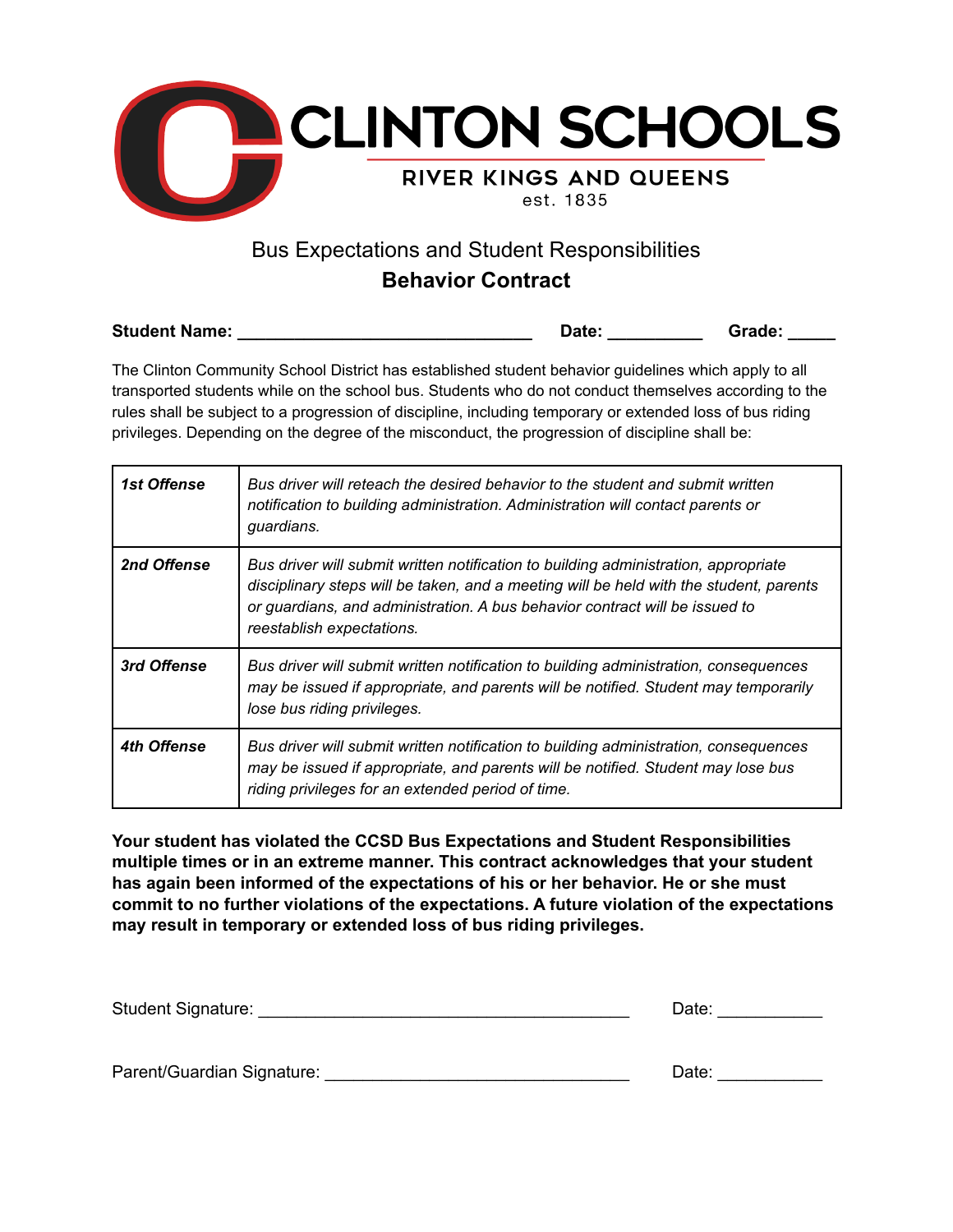

Administrator Signature: \_\_\_\_\_\_\_\_\_\_\_\_\_\_\_\_\_\_\_\_\_\_\_\_\_\_\_\_\_\_\_\_\_\_\_ Date: \_\_\_\_\_\_\_\_\_\_\_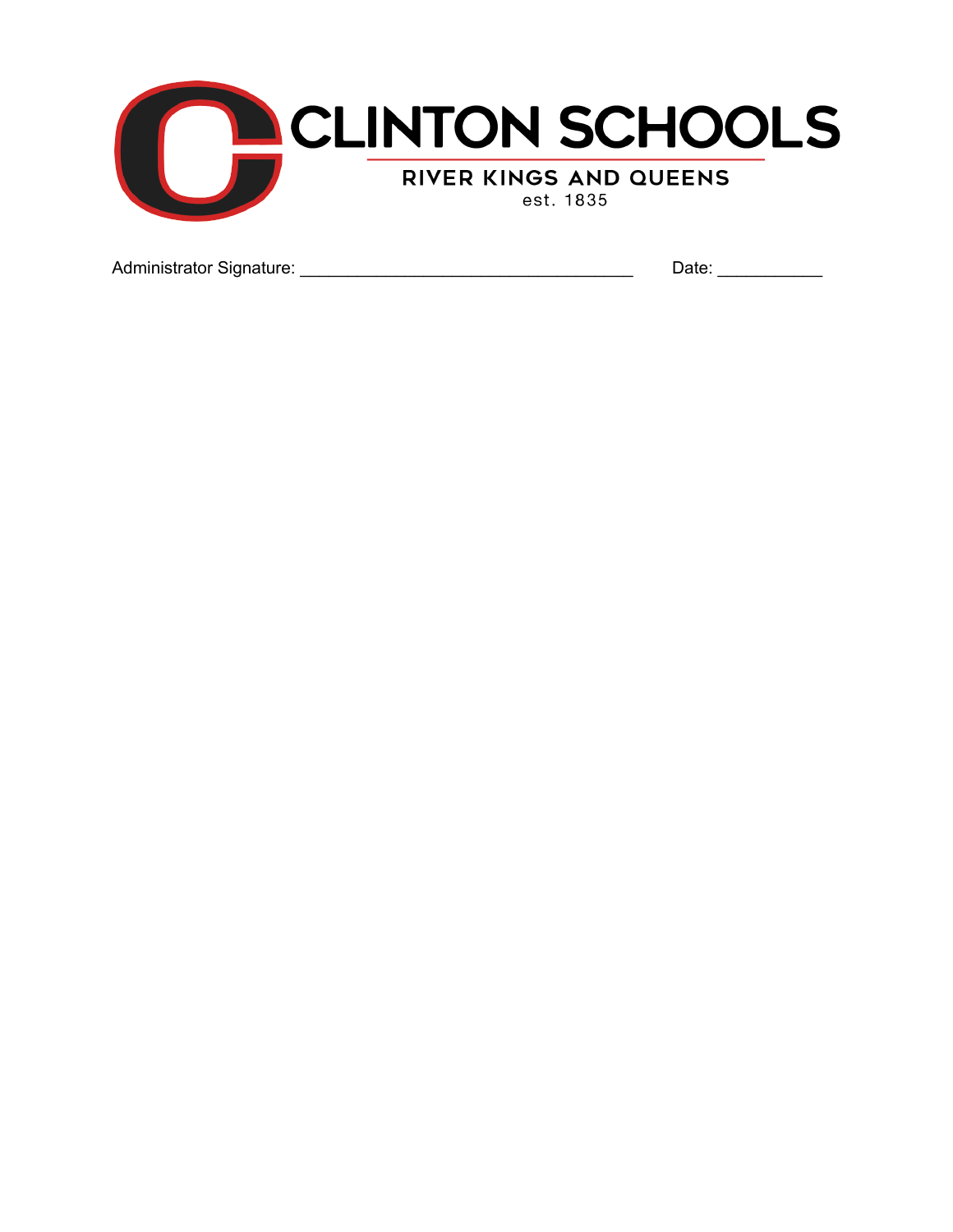

## **Transportation: It's a Privilege**

Each transported student has the right to a safe and enjoyable ride to and from school which is free from intimidation, threat, or harassment. Good conduct of all transported students while traveling to and from school is primary for a safe and enjoyable ride for all students. The Clinton Community School District has established student behavior guidelines which apply to all transported students while on the school bus. Each student, as well as his or her parents or guardians, is responsible for his/her behavior while on the bus.

Transportation service is a privilege that is granted to the student contingent upon the exhibition of proper behavior according to District guidelines. A student's eligibility to ride the school bus may be revoked for a violation of school bus safety or conduct policies or for violation of any other law or policy governing student conduct on a school bus. Parents of transported students will be held responsible for their children until such times as the student boards the school bus in the morning and after the child leaves the bus at the end of the school day. Parents also share responsibility with the child for his or her conduct while on the school bus and while in the school bus loading or unloading areas.

Students who are involved in serious or repeated incidents of unacceptable student conduct on the school bus will have their riding privileges revoked. The parents or guardian of a student whose riding privileges have been revoked are responsible for ensuring that the student travels safely to and from school. The School District will not provide alternative transportation to a student whose transportation privileges have been revoked. Decisions regarding special education students will take into account related disabilities and individuals education requirements pertaining to transportation.

## **Student Conduct on School Transportation:**

All persons riding in school district vehicles shall adhere to the following expectations. The driver, sponsor or chaperones are to follow the school bus discipline procedure for student violations of this policy. Video cameras may be in operation on the school buses.

- 1. Bus Riders shall be at the designated loading point 5 to 10 minutes before the bus arrival time.
- 2. Bus riders will remove book bag from their back and place it on their lap or by their feet on floor.
- 3. Bus riders shall wait to enter or exit the bus, until it comes to a complete stop and stop arm is activated. Students shall refrain from crowding or pushing. They should exit the bus in an orderly fashion.
- 4. Aisles must be kept cleared at all times.
- 5. A bus rider will depart from the bus at the designated point unless written permission or a phone call is made to the transportation or school office.
- 6. Each rider will be assigned a seat by the driver.
- 7. Riders who damage seats or other equipment will reimburse the district for the cost of the repair or replacement.
- 8. Classroom conduct is to be expected by students while riding the bus except for ordinary conversations.
- 9. Mutual respect will be demonstrated by all riders.
- 10. A bus rider who must cross the roadway to board or depart from the bus shall pass in front of the bus and proceed to cross the road or highway only on signal from driver.
- 11. **NO FOOD OR DRINK** allowed on the bus with exception of water.
- 12. Electronic devices may be used under the following conditions: Volume will be turned off and ear buds will be used. No pictures or recording is allowed while on the school bus.

These expectations shall be reviewed and revised by the Director of Transportation and the building principals. The Director of Transportation shall distribute the expectation to drivers, students, and principals annually. The building principals shall assist in informing students and families of the rules and their enforcement. Rules will also be available on the district website.

## **Violations of the Student Expectations:**

The bus driver is responsible for the safety of the bus passengers and their orderly conduct. The driver has authority to warn, reprimand, and report students who violate the rules. More serious punishment of a student violating the expectations is the responsibility of the building principal. If an emergency results from the extreme misconduct of a student or students which seriously threatens the safety of the remaining passengers, the driver will contact the transportation office for assistance as necessary and appropriate.

Students who do not conduct themselves according to the expectations shall be subject to a progression of discipline. Final discretion will be up to the building principal. Depending on the degree of misconduct, the progression of discipline shall be:

- 1. First violation: parent contact and reteach expectation to student.
- 2. Second violation: parent contact and contract with student.
- 3. Third violation: parent contact and loss of riding privileges.
- 4. Fourth violation: parent contact with extended loss of riding privileges.

A written violation is issued by the bus driver. The violation will be completed and turned in to the building principal the same day. If violation occurs during p.m. route, violation will be turned into the transportation office, scanned, and sent to the building principal by the end of the day. The building principal is responsible for informing the students parents and/or guardians. The Transportation Director is to be notified by the principal of the building of